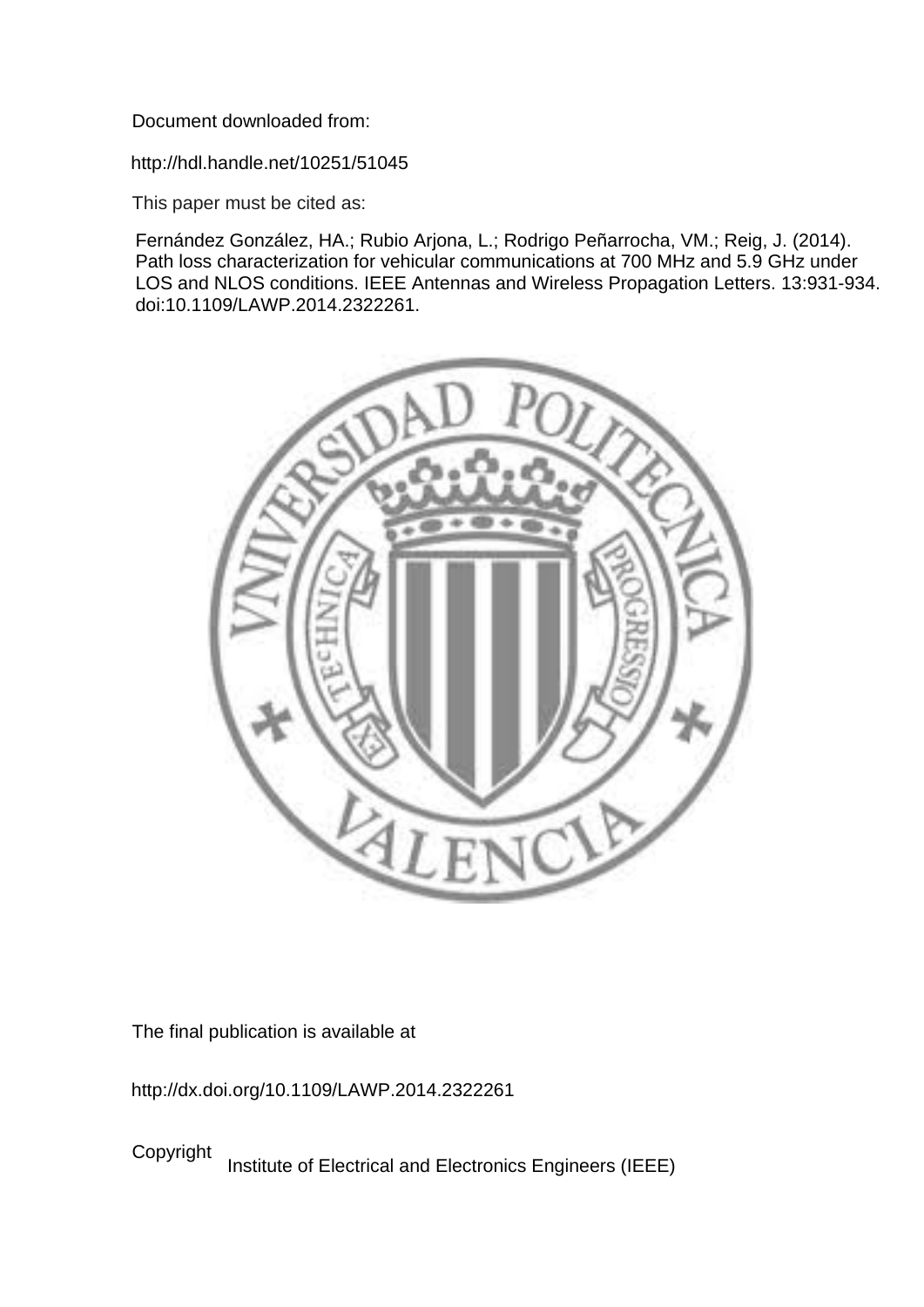# Path loss characterization for vehicular communications at 700 MHz and 5.9 GHz under LOS and NLOS conditions

1

Herman Fernández, Lorenzo Rubio, Member, IEEE, Vicent M. Rodrigo-Peñarrocha, Member, IEEE, Juan Reig, *Member, IEEE*

#### **Abstract**

In this letter we present a path loss characterization of the vehicular-to-vehicular (V2V) propagation channel. We have assumed a path loss model suitable for vehicular *ad hoc* networks (VANETs) simulators. We have investigated the value of the model parameters, categorizing in line-of-sight (LOS) and non-LOS (NLOS) paths. The model parameters have been derived from extensive narrowband channel measurements at 700 MHz and 5.9 GHz. The measurements have been collected in typical expected V2V communications scenarios, i.e., urban, suburban, rural and highway, for different road traffic densities, speeds and driven conditions. The results reported here can be used to simulate and design the future vehicular networks.

#### Index Terms

Vehicular communications, vehicular channels, channel measurements, path loss models.

# I. INTRODUCTION

UNDER the intelligent transportation system (ITS) concept, new applications related to safety and efficient traffic manage-<br>ment have been and are being proposed [1]. These applications promote the integration of informati ment have been and are being proposed [1]. These applications promote the integration of information and communications technologies (wireless, computing and advanced sensor technologies) into both vehicles and infrastructure along the roadside [2], [3]. In this context, vehicular *ad hoc* networks (VANETs), as a special case of vehicular communications, can extend the communication distance among vehicles and provide information in real-time. The special features of the potential vehicular applications require to develop and implement new communications technologies, where one of the many challenges to be addressed is the characterization and modeling of the vehicular propagation channel [2], [4], [5].

Specific frequency bands have been allocated for the deployment for safety-related ITS applications. For instance, the Federal Communication Commission (FCC) assigned 75 MHz of licensed spectrum at the 5.9 GHz frequency band (from 5.850 to 5.925 GHz), as a part of ITS for dedicated short-range communications (DSRC) in the United States. In Europe, the European Telecommunications Standard Institute (ETSI) has adopted the DSRC band assigning 50 MHz (from 5.875 to 5.925 GHz) for ITS applications. In addition to the 5.9 GHz DSRC band, Japan has recently allocated 10 MHz at the 700 MHz band (from 755 to 765 MHz) for ITS applications [6].

The motion of terminals, the transmitter  $(Tx)$  and receiver  $(Rx)$ , the use of low elevation antennas and the frequency bands operation make that vehicular-to-vehicular (V2V) systems differ from the traditional cellular or fixed-to-mobile (F2M) systems. Due to the particularities of the vehicular channel, propagation models developed for F2M are not suitable in the deployment of the future vehicular networks. Thus the knowledge of the vehicular channel properties and new channel models are essential in order to evaluate networking protocols taking into account more realistic propagation conditions. Several measurement campaigns have been conducted to investigate the propagation channel characteristics at the 5.9 GHz DSRC band, or adjacent bands, in different environments [7], [8], [9], [10], [11], [12], [13]. Nevertheless, with the exception of the work of Sevlian *et al.* [14], there have not been published measurement results at the opening 700 MHz frequency band.

In this letter, we present a path loss characterization and propose a simplified propagation model suitable for VANETs simulators to evaluate protocols and system architecture configurations. The parameters of the propagation model have been derived from channel measurements for typical environments expected in vehicular communications, with different road traffic densities and vehicle speeds. The measurements have been carried out at 700 MHz and 5.9 GHz simultaneously, facilitating comparisons between the two frequency bands, and under real driving conditions. Using the information recorded by a video camera, we have distinguished between LOS and NLOS conditions. The results show clear differences between LOS and NLOS conditions in the path loss model parameters, which are related to the propagation environment. It is worth noting that only few published works take into account LOS or NLOS in a comprehensive way. In this sense, this letter provides useful results of path loss characterization that can be used to simulate and design the future vehicular networks under more realistic propagation conditions.

H. Fernández is with the Escuela de Ingeniería Electrónica, Universidad Pedagógica y Tecnológica de Colombia, Somagoso, Colombia (e-mail: herman.fernandez@uptc.edu.co).

L. Rubio, V. M. Rodrigo-Peñarrocha and J. Reig are with the Communications Department, Universitat Politècnica de València, 46022 Valencia, Spain (email: lrubio@dcom.upv.es; vrodrigo@dcom.upv.es; jreigp@dcom.upv.es).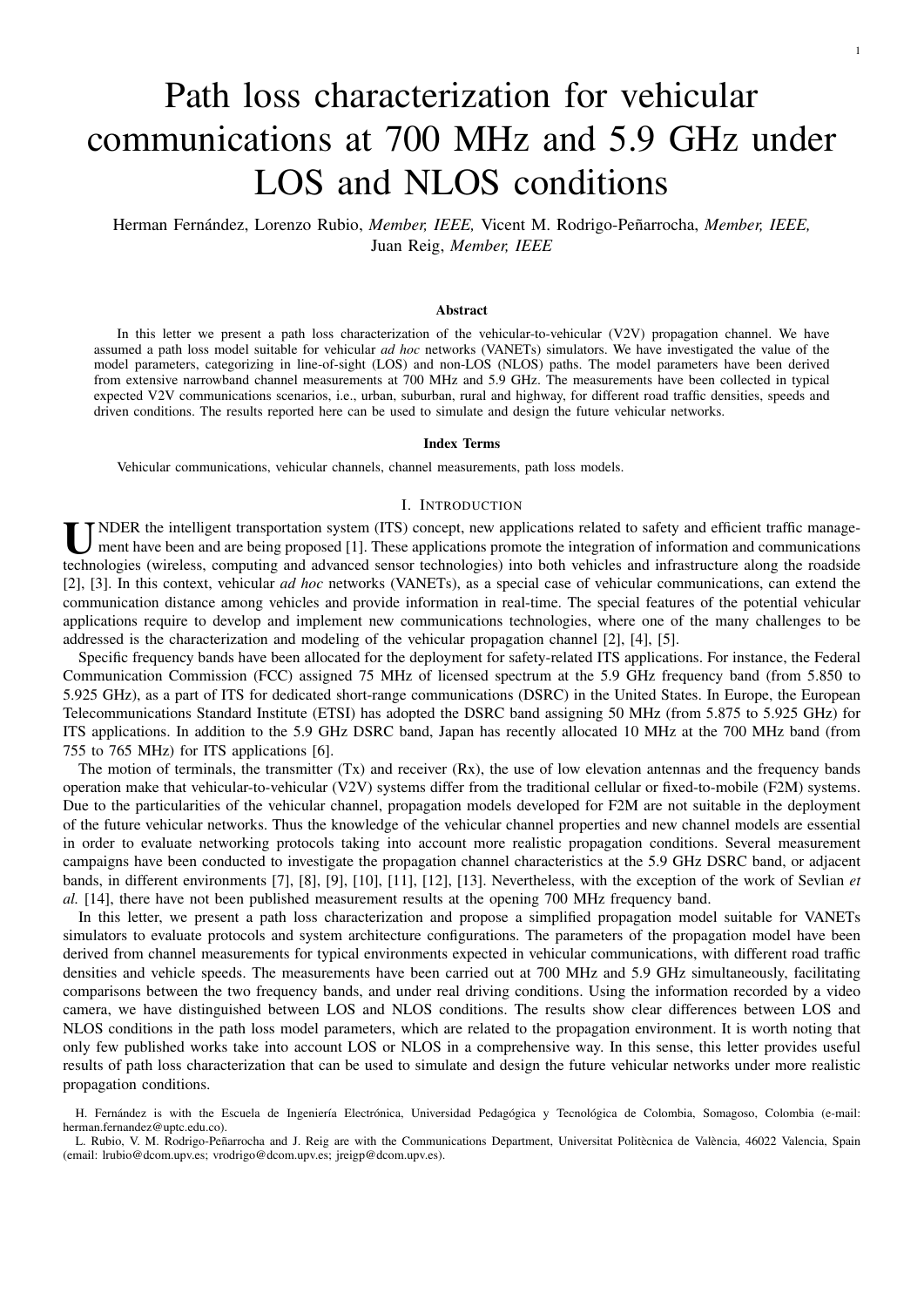## II. CHANNEL MEASUREMENTS

#### *A. Measurement Setup*

Narrowband propagation channel measurements were performed to characterize the path loss. At the Tx side (Tx vehicle), the HP8648C and HP83623A signal generators (SGs) were used to transmit an unmodulated continuous wave (CW) at 700 MHz and 5.9 GHz, respectively. High power amplifiers (HPAs) were used to achieve an equivalent isotropically radiated power (EIRP) equal to +26.3 dBm and +23.8 dBm at 700 MHz and 5.9 GHz, respectively. At the Rx side (Rx vehicle) we have used the HP8590L spectrum analyzer (SA) to measure the received power level at 700 MHz, whereas the ZVA24 vector network analyzer (VNA) of R&S was used to measure the received power level at 5.9 GHz.

Selecting zero SPAN, the SA was continuously measuring the received power at 700 MHz. The received power was measured in traces of 401 power samples (the maximum trace size of the SA). The resolution bandwidth (RBW) of the intermediate frequency (IF) filter was 30 kHz, resulting in a sweep time per trace of about 15 ms. In the VNA, with zero SPAN selected, the received power at 5.9 GHz was continuously measured in traces of 5000 power samples. The received power was measured directly through the  $b_2$  parameter (input power in the port 2, i.e., the last amplifier at the Rx was connected to the port 2 of the VNA). It is worth noting that modern VNAs have a direct receiver access option to connect external test setups, e.g., for antenna measurements. The RBW to the IF filter was 100 kHz, resulting in a sweep time per trace of about 220 ms.

The average of the power samples in each trace permits us to remove (filtering) the short-term fading fluctuations. This is equivalent to consider an integration period in each power measurement equal to the sweep time per trace, resulting in a sampling interval (duration of the averaged power samples) of about 225 ms at 700 MHz and 245 ms at 5.9 GHz. This time resolution takes into account the record time, which is higher in the SA. As a result, the fluctuations of the measured power are due to blocking (shadowing) effects of the interacting vehicles between the Tx and Rx. Two medium power amplifiers (MPAs) at the Rx and low-loss cables were also used to achieve a total gain system of about 60.45 dB at 700 MHz and 86.67 dB at 5.9 GHz. The total gain system refers to the sum of the Tx and Rx amplifier gain, antenna gain in the horizontal plane, and total losses of cables and connectors.

Two laptops were used to automate the measurement acquisition system and record the measured data, one connected to the SA and the other one to the VNA. Both Tx and Rx used the same antenna in each frequency band, which were omnidirectional monopoles roof-mounted in the center of the vehicles through a magnetic base and transmitting with vertical polarization. The height of the antennas was 1.41 m and 1.43 m above the ground for the Tx and Rx, respectively. The radiation pattern and the gain of the antennas were measured in an anechoic chamber, mounting the antennas over a 1 m by 1 m metallic plane emulating the roof of a car. The value of the antenna gain obtained in the horizontal plane (driving directions) was about −5.43 dB at 700 MHz and −2.56 dB at 5.9 GHz.

In addition to the radio frequency (RF) equipment, both Tx and Rx were equipped with GPS receivers, each one controlled by a laptop, to provide information about the acquisition time of measurements, as well as relative speed and separation distance between the Tx and Rx vehicles. The Rx vehicle was also equipped with a video camera. The information recorded by the video camera was used to separate (categorize) the paths in LOS and NLOS propagation conditions. To perform this classification was necessary to synchronize the video camera to the laptops through its timebase.

## *B. Measurement Environments*

The measurements have been conducted in five different environments in and around the city of Valencia in Spain, i.e., urban with low traffic density (U-LD), urban with high traffic density (U-HD), suburban (SU), rural (R) and highway (H) environments. Urban measurements with low traffic densities were performed in urban areas with an average traffic density around 7500 vehicles/24 h and one or two lanes of one-way travel direction. The total length of the measured routes was about 31 km. Urban measurements with high traffic densities were performed in large avenues with up to five lanes, characterized by an average traffic density around 44200 vehicles/24 h. The total length of the measured routes was about 46 km. Suburban measurements were performed in streets and avenues just outside the center of the city, characterized by an average traffic density of about 71000 vehicles/24 h in two or three lanes in both directions. The total length of the measured routes was about 9 km. Rural measurements were taken on high roads with one lane in both directions outside the city. This is an open area with vegetation and very few houses nearby. During the measurements there was almost no traffic. The total length of the measured routes was about 14 km. Finally, highway measurements were performed on routes with two and three lanes in both directions, with medium and high traffic density. Both sides of the highway are open areas, and the total measured rotes was about 51 km. The measurements were collected with the vehicles driving in the same direction (convoy), with the Tx behind, and in real driving conditions in all environments. It is also worth noting that the measured environments have a fairly flat terrain.

#### III. RESULTS AND DISCUSSION

Different works related to experimental vehicular channel measurements have established a linear relationship between the path loss and the Tx-Rx separation distance [4], [11], [13]. This is a simplified path loss modeling but very accurate, which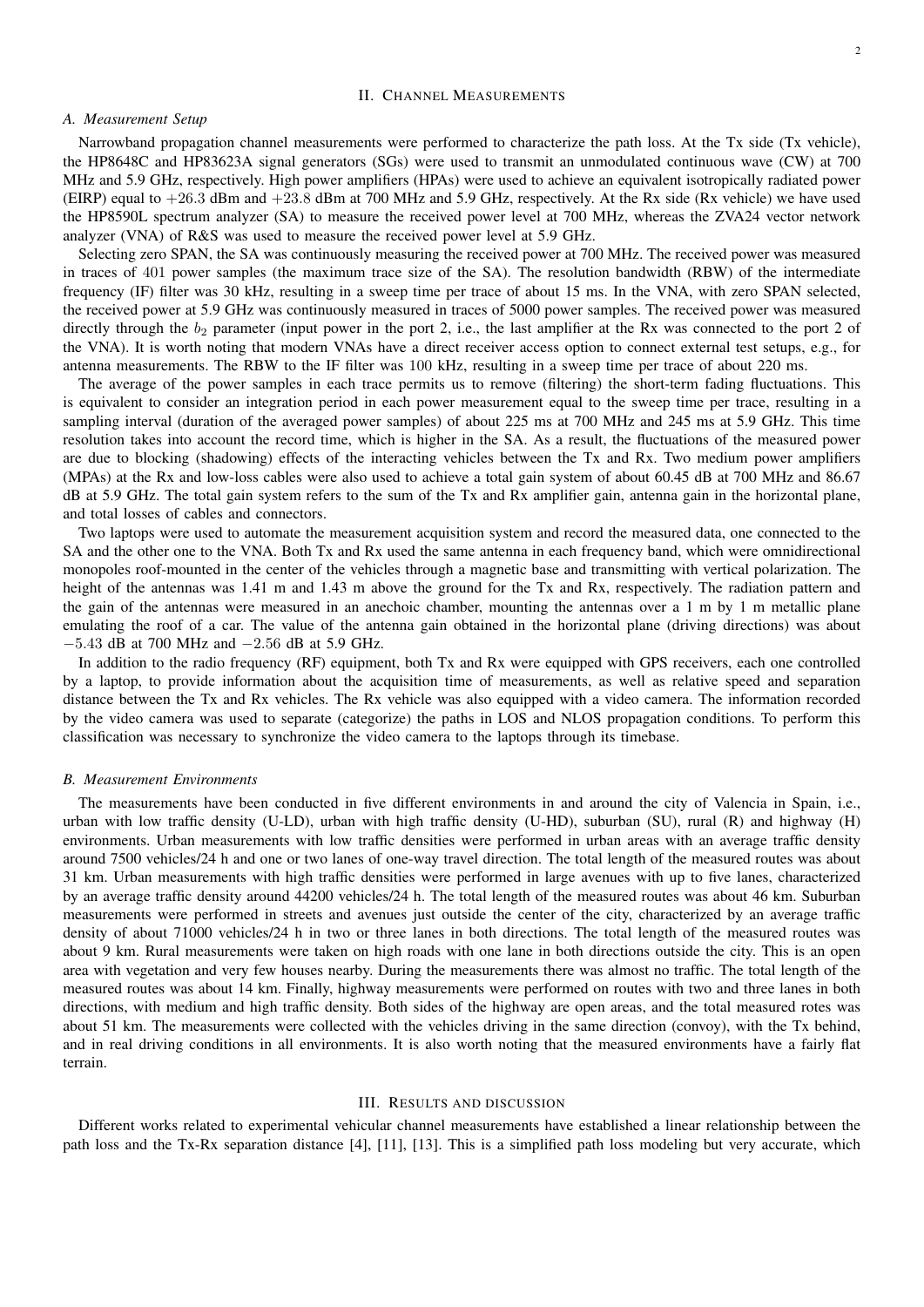TABLE I MEAN PATH LOSS MODEL PARAMETERS FOR DIFFERENT ENVIRONMENTS: URBAN WITH HIGH HENSITY (U-HD), URBAN WITH LOW LENSITY (U-LD), SUBURBAN (SU), RURAL (R), AND HIGHWAY (H)

|          |             | 700 MHz |                            | 5.9 GHz     |        |                            |  |  |
|----------|-------------|---------|----------------------------|-------------|--------|----------------------------|--|--|
| Scenario | $PL_0$ (dB) | $\sim$  | $\sigma$ <sub>S</sub> (dB) | $PL_0$ (dB) | $\sim$ | $\sigma$ <sub>S</sub> (dB) |  |  |
| U-HD     | 36.68       | 2.01    | 6.26                       | 58.81       | 1.83   | 4.48                       |  |  |
| U-LD     | 38.33       | 1.82    | 6.85                       | 59.37       | 1.75   | 5.45                       |  |  |
| SU       | 41.88       | 2.07    | 6.71                       | 49.53       | 2.17   | 6.39                       |  |  |
| R        | 36.37       | 2.17    | 4.54                       | 61.80       | 1.63   | 5.25                       |  |  |
| н        | 23.57       | 2.93    | 4.87                       | 54.96       | 1.95   | 5.21                       |  |  |

TABLE II TX-RX SEPARATION DISTANCE (IN METERS) IN URBAN WITH HIGH DENSITY (U-HD), URBAN WITH LOW DENSITY (U-LD), SUBURBAN (SU), RURAL (R), AND HIGHWAY (H)

|           |           | LOS       | NLOS      |           |  |  |  |
|-----------|-----------|-----------|-----------|-----------|--|--|--|
| Scenario  | $d_{min}$ | $d_{max}$ | $d_{min}$ | $d_{max}$ |  |  |  |
| U-HD      | 7.54      | 112.47    | 14.03     | 316.27    |  |  |  |
| U-LD      | 7.97      | 106.8     | 29.66     | 216.01    |  |  |  |
| <b>SU</b> | 14.34     | 99.62     | 44.03     | 308.52    |  |  |  |
| R         | 13.05     | 94.72     | 45.52     | 131.65    |  |  |  |
| H         | 23.02     | 162.74    | 54.52     | 1259.10   |  |  |  |

is suitable and easily integrated into VANETs simulators. Adopting the classical log-distance power law, let the path loss be given by

$$
PL(d) = PL_0(d_0) + 10\gamma \log_{10}(d/d_0) + S, \quad d \ge d_0,
$$
\n(1)

where d is the Tx-Rx distance,  $PL_0$  is the path loss at the reference distance  $d_0$ , and  $\gamma$  is the path loss exponent related to the propagation environment. S is a zero mean random variable with normal distribution and standard deviation  $\sigma_S$ , used to model the large-scale fading. Nevertheless, since the model parameters will be derived through linear regression from the measured data using the least-squares (LS) method, it is more convenient to write (1) in the form

$$
PL(d) = PL_0 + 10\gamma \log_{10} d + S, \quad d_{min} \le d \le d_{max}.
$$
 (2)

Notice that now  $PL_0$  in (2) is not the path loss at the reference distance  $d_0$ , and the validity of the model parameters derived is restricted to the range of the Tx-Rx distance for the measured data, i.e.,  $d_{min} \leq d \leq d_{max}$ , where  $d_{min}$  and  $d_{max}$  refer to the minimum and maximum Tx-Rx separation distance, respectively.

Table I summarizes the values of the path loss model parameters given by (2) for each environment. The parameters have been derived in LS sense from all measured data without distinguishing between LOS and NLOS propagation conditions. Table II provides the range of the Tx-Rx distance for routes where the measurements have been conducted. In Table II  $d_{mean}$  refers to the mean Tx-Rx distance. The Tx-Rx distances measured range within typical values for each environment.

The path loss exponent ranges from 1.82 to 2.93 and from 1.63 to 2.17 at 700 MHz and 5.9 GHz, respectively. At 700 MHz, the higher path loss exponent occurs in the highway environment, whereas at 5.9 GHz higher values have been derived in suburban and highway environments. The tendency indicates that higher values of the path loss exponent are given at 700 MHz, whereas the values of  $PL_0$  are lower, resulting in less path loss compared to 5.9 GHz, as expected. With regard to the large-scale fading modeled by  $\sigma_S$ , the received signal suffers larger variations in urban and suburban environments at 700 MHz, whereas at 5.9 GHz lower fluctuations occur in urban environments with high traffic density. At 5.9 GHz, our extracted values of the path loss exponent agree very well with previous works. In [8], [11] and [12] values of the path loss equal to 1.61, 1.68 and 1.83 have been measured in urban environments, respectively. In [7], [8] and [11] values of 2.1-2.5, 1.61 and 1.59 have been derived in suburban environments. In [8] a value of 1.70 was derived in rural areas, whereas values of 1.77, 1.85 and 2.21 were reported by [11], [8] and [12] in highway environments, respectively. It should be noticed that there are not available works related to path loss characterization at 700 MHz for vehicular communications in order to make a comparison with our results.

Using the information recorded by the video camera, the measured routes in each environment were categorized in paths with LOS and NLOS conditions. Table III summarizes the value of the path loss model parameters for all categorized LOS and NLOS paths. Maximum, mean and minimum values of the path loss model parameters are reported. The normalized percent root-mean-square deviation, denoted as  $\%rms$ , also appears in Table III as a dispersion measure of the parameters.  $\%rms$ ,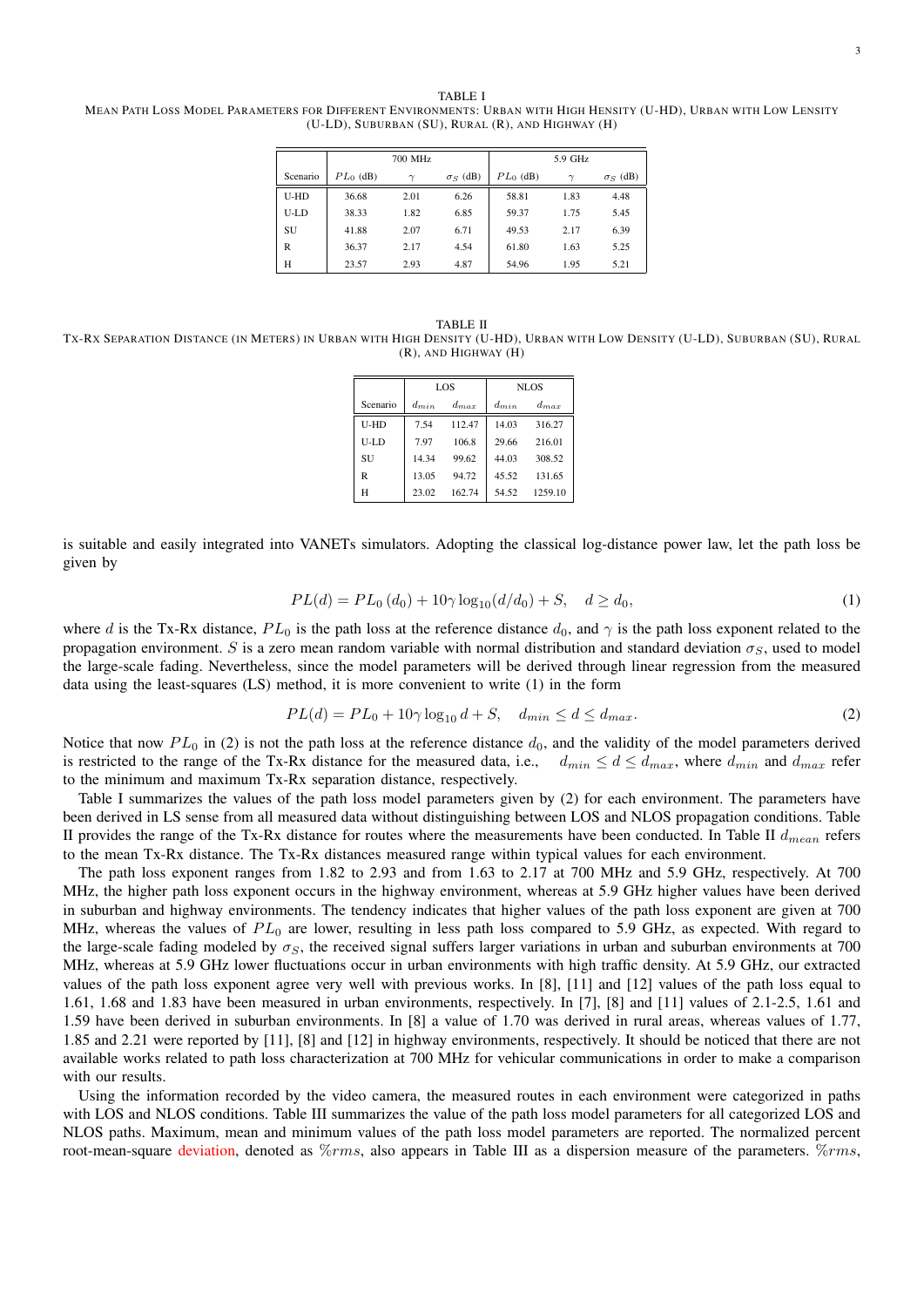|                            |          | 700 MHz     |          |                 |             |          |                 | 5.9 GHz     |          |                 |             |          |                 |  |
|----------------------------|----------|-------------|----------|-----------------|-------------|----------|-----------------|-------------|----------|-----------------|-------------|----------|-----------------|--|
|                            |          | LOS         |          |                 | <b>NLOS</b> |          |                 | LOS         |          |                 | <b>NLOS</b> |          |                 |  |
| Scenario                   |          | $PL_0$ (dB) | $\gamma$ | $\sigma_S$ (dB) | $PL_0$ (dB) | $\gamma$ | $\sigma_S$ (dB) | $PL_0$ (dB) | $\gamma$ | $\sigma_S$ (dB) | $PL_0$ (dB) | $\gamma$ | $\sigma_S$ (dB) |  |
| URBAN - High density       |          |             |          |                 |             |          |                 |             |          |                 |             |          |                 |  |
|                            | Max      | 43.52       | 3.11     | 9.28            | 52.04       | 3.53     | 5.94            | 66.60       | 2.59     | 7.99            | 66.42       | 3.55     | 6.47            |  |
|                            | Mean     | 33.26       | 1.65     | 4.57            | 30.15       | 2.21     | 4.39            | 53.57       | 1.77     | 3.36            | 48.90       | 2.18     | 3.65            |  |
|                            | Min      | 16.14       | 1.06     | 2.35            | 7.69        | 1.22     | 3.14            | 41.18       | 1.09     | 1.17            | 20.50       | 1.24     | 1.86            |  |
|                            | $\%rms$  | 19.02       | 25.91    | 36.65           | 39.72       | 30.73    | 17.92           | 11.23       | 21.58    | 32.94           | 24.05       | 27.89    | 31.60           |  |
| <b>URBAN</b> - Low density |          |             |          |                 |             |          |                 |             |          |                 |             |          |                 |  |
|                            | Max      | 40.88       | 2.19     | 9.68            | 44.35       | 2.85     | 9.23            | 63.40       | 2.92     | 6.75            | 66.33       | 3.59     | 6.81            |  |
|                            | Mean     | 34.55       | 1.54     | 4.71            | 28.95       | 2.25     | 5.99            | 54.82       | 1.67     | 4.05            | 54.55       | 1.90     | 4.74            |  |
|                            | Min      | 23.45       | 1.05     | 2.86            | 17.80       | 1.28     | 4.12            | 35.24       | 1.20     | 1.69            | 38.44       | 1.16     | 2.70            |  |
|                            | $\%$ rms | 11.93       | 21.78    | 33.76           | 30.35       | 24.41    | 24.87           | 10.81       | 26.21    | 25.63           | 14.76       | 31.93    | 24.04           |  |
| <b>SUBURBAN</b>            |          |             |          |                 |             |          |                 |             |          |                 |             |          |                 |  |
|                            | Max      | 42.40       | 2.31     | 6.42            | 44.82       | 2.89     | 6.23            | 52.12       | 2.01     | 4.29            | 62.84       | 3.42     | 8.06            |  |
|                            | Mean     | 37.38       | 1.80     | 5.19            | 33.55       | 2.39     | 4.93            | 47.53       | 1.76     | 3.44            | 46.69       | 2.25     | 5.20            |  |
|                            | Min      | 30.06       | 1.36     | 3.42            | 19.47       | 2.01     | 3.29            | 42.87       | 1.41     | 2.68            | 21.92       | 1.52     | 3.48            |  |
|                            | $\%rms$  | 17.34       | 26.61    | 30.22           | 31.28       | 15.53    | 21.80           | 8.80        | 13.81    | 18.76           | 30.88       | 29.16    | 30.69           |  |
| <b>RURAL</b>               |          |             |          |                 |             |          |                 |             |          |                 |             |          |                 |  |
|                            | Max      | 34.87       | 2.25     | 3.94            | 29.24       | 2.71     | 3.04            | 62.46       | 2.10     | 5.49            | 66.02       | 2.31     | 5.23            |  |
|                            | Mean     | 29.83       | 2.04     | 2.48            | 26.39       | 2.34     | 2.19            | 57.46       | 1.61     | 5.49            | 55.20       | 1.81     | 4.63            |  |
|                            | Min      | 25.10       | 1.80     | 1.84            | 19.25       | 2.21     | 1.59            | 50.45       | 1.39     | 3.56            | 46.35       | 1.29     | 3.11            |  |
|                            | $\%rms$  | 11.91       | 10.15    | 36.36           | 18.13       | 10.55    | 28.83           | 5.91        | 13.27    | 14.86           | 14.17       | 24.05    | 19.44           |  |
| <b>HIGHWAY</b>             |          |             |          |                 |             |          |                 |             |          |                 |             |          |                 |  |
|                            | Max      | 42.40       | 2.09     | 5.22            | 26.77       | 3.23     | 4.31            | 60.00       | 2.02     | 4.43            | 52.48       | 2.96     | 8.61            |  |
|                            | Mean     | 37.92       | 1.64     | 4.46            | 17.33       | 2.98     | 3.63            | 54.02       | 1.66     | 3.68            | 39.39       | 2.53     | 5.94            |  |
|                            | Min      | 30.41       | 1.37     | 3.78            | 12.36       | 2.59     | 2.85            | 50.19       | 1.35     | 2.77            | 32.32       | 2.01     | 4.32            |  |
|                            | $\%rms$  | 13.85       | 19.31    | 13.69           | 31.81       | 7.88     | 19.90           | 7.59        | 15.34    | 18.65           | 18.95       | 13.39    | 28.79           |  |

TABLE III PATH LOSS MODEL PARAMETERS USING THE VIDEO CAMERA.

also known as coefficient of variation, is defined as  $\%rms \triangleq 100 \times (\sigma_x/\overline{x})$ , where  $\sigma_x$  and  $\overline{x}$  are the standard deviation and mean of the x variable, respectively. It is worth noting that the value of the path loss exponents of Table I are between the mean values of Table III in all environments, and these differences suggest taking into account the propagation conditions, i.e., LOS and NLOS, for a better description of the path loss behavior. Notice that the path loss exponent has a key impact on both the coverage area and the interference characteristics in the deployment of wireless systems. In both frequency bands, the values of the path loss exponent are higher in NLOS conditions, with higher  $\%rms$  in urban and suburban environments.

At 700 MHz the mean path loss exponent value ranges from 1.54 to 2.04 in LOS, and from 2.21 to 2.98 in NLOS. At 5.9 GHz the mean path loss exponent value ranges from 1.61 to 1.77 in LOS and from 1.81 to 2.53 in NLOS. The path loss exponent suffers a larger dispersion in urban and suburban environments. The  $PL_0$  parameter is also influenced by the propagation conditions, showing higher variations at 700 MHz in NLOS conditions according to the %rms values. The large differences between LOS and NLOS of the  $PL_0$  parameters occurs in the highway environment, about 21 and 15 dB at 700 MHz and 5.9 GHz, respectively. It is likely due to the presence of vans and larger trucks in this environment.

It is worth noting that a high path loss exponent corresponds to a low  $PL_0$ . Thus high path loss exponents result in low values of  $PL_0$ . This relationship between  $PL_0$  and the path loss exponent was also observed in [12], [13]. There are two possible explanations for this relationship. The first one is that from  $(1)$  and  $(2)$  the term  $PL_0$  is influenced by the term  $10\gamma \log_{10} d_0$ , and the second one is that the model parameters have been derived through linear regression in LS sense.

### IV. CONCLUSION

A path loss characterization and modeling is presented in this letter based on extensive channel measurements at 700 MHz and 5.9 GHz. The measurements have been collected in typical vehicular environments. Values of the path loss model parameters in LOS and NLOS have been derived from the measurements in a LS sense. The differences observed between LOS and NLOS suggest considering the propagation conditions to improve the characterization of the path loss. In this sense, this letter contributes to a better understanding of the propagation path loss in vehicular environments. Therefore the values of